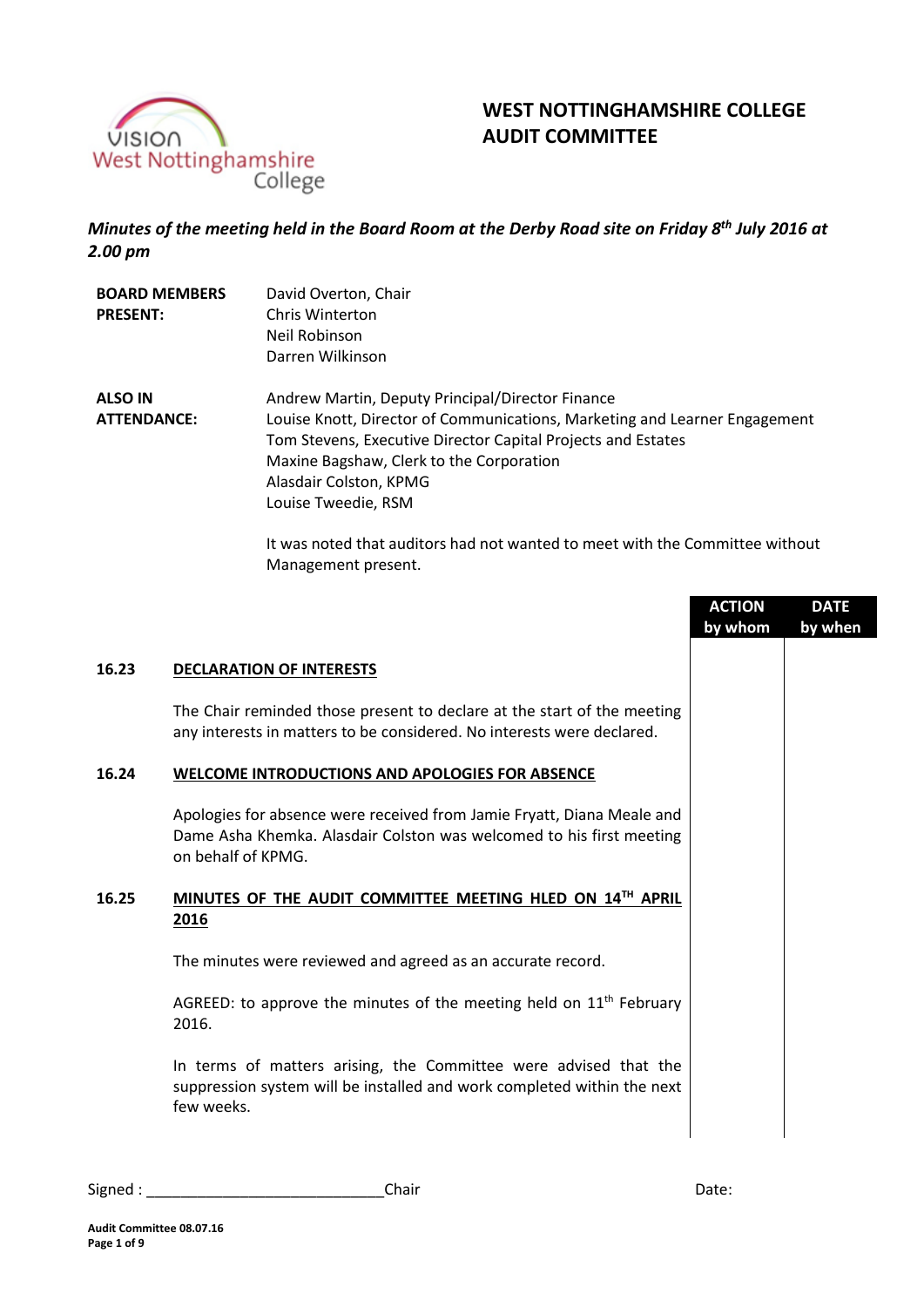#### **15.26 INTERNAL AUDIT REPORTS**

## 1) GOVERNANCE

Internal auditors presented this item and drew members' attention to page 3 of their report, which is the conclusion. They tested 10 samples of the code provisions and were happy that there was clear evidence of compliance and as a result a substantial green RAG rated assurance has been provided. Members' attention was drawn to page 4 and the one house keeping recommendation made, this is that the Clerk to the Corporation undertake a full self-assessment against the AOC Code of Good Governance which will identify any gaps and explain how these will be addressed.

AGREED: to note the content of the report provided.

2) IT

Internal auditors presented this item and confirmed that their work here was a high level advisory review. The objective of the 'IT general controls health check review' was to assess the risk processes and controls commonly associated with the IT control framework, to consider the adequacy of internal controls, processes and procedures governing the IT control framework and operating environment and to identify areas of immediate risk to the College where improvements would benefit the control framework.

Members' attention was drawn to page 3 and the one advisory recommendation made. It was explained that the College has not undertaken a formal business impact analysis review. Management have confirmed that they will ensure that a structured business impact analysis is conducted to identify a recovery objective matrix (such as the maximum total downtime that the College can bear for loss of different services/facilities). This would then be used to prioritise recovery of IT assets in order to align the recovery with the business and operational priorities of the College.

AGREED: to note the content of the report provided.

# 3) PROGRESS REPORT 2015/16

Internal auditors confirmed that they have been able to deliver all audit work as planned and all reports for the 15/16 year have been presented to the Committee. In total 9 areas have been audited, of which 4 were green, 2 were amber/green, 1 amber/red (learner number system study programmes) 1 advisory and the follow up work which shows adequate progress.

AGREED: to note the update provided.

| Signed | Chair | า∽+∠<br>Dale. |
|--------|-------|---------------|
|--------|-------|---------------|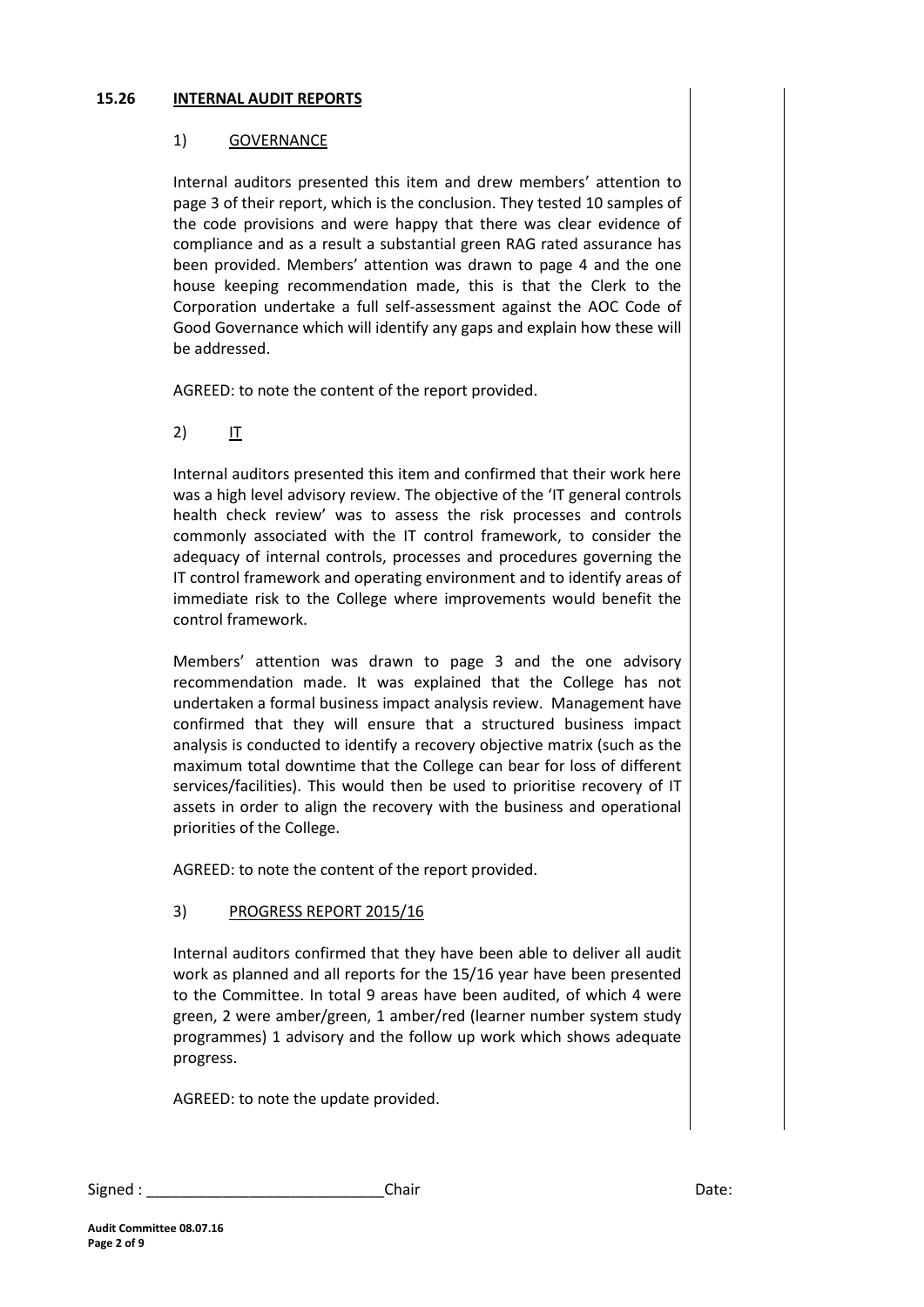#### **16.27 COMPOSITE COLLEGE RECOMMENDATIONS REPORT**

The Deputy Principal introduced this item and confirmed that in terms of actions outstanding:

- For 2011/12 the gas drop system recommended is now being completed and will be in place for the end of the 15/16 financial year
- 13/14 there is still one action outstanding although this will be closed down by the end of July 2016. All procedures for starters, leavers and amendments are confirmed as complete. Payroll procedures for starters and leavers are complete with further elements of amendments being added as each amendment type arises.
- 14/15 the Deputy Principal explained that good progress has been made albeit that the College is still having some teething problems regarding the new payroll system. He provided assurance that the team are working on this and there is confidence that they can be resolved.
- 15/16 there are a total of 9 recommendations outstanding for the year with good progress made. 5 are medium and 4 are low. He explained that for many of these they were not actually in fact due yet and there was confidence of good progress.

AGREED: to note the update provided.

## **16.28 INTERNAL AUDIT STRATEGIC PLANNING AUDIT NEEDS ASSESSMENT FOR 2016/17**

Internal auditors introduced their report and confirmed that it makes proposals regarding the internal audit coverage for 2016. In developing the plan auditors have looked at previous internal audit reports and recommendations, the College's risk register and any areas of concern identified by management. The document comprises an annual plan for 15/16 and a 3 year strategy, albeit that the latter is very flexible and will respond to College needs with changes as required.

Members' attention was drawn to appendix A which sets out the specific areas of cover planned for 16/17:

- 1) Safeguarding and Prevent
- 2) English and Maths processes
- 3) Tracking student progress
- 4) Apprenticeships -processes
- 5) Apprenticeships costing and pricing and sales
- 6) Key financial controls
- 7) Risk management and governance
- 8) Follow up
- 9) Management activities

# Signed : \_\_\_\_\_\_\_\_\_\_\_\_\_\_\_\_\_\_\_\_\_\_\_\_\_\_\_\_Chair Date: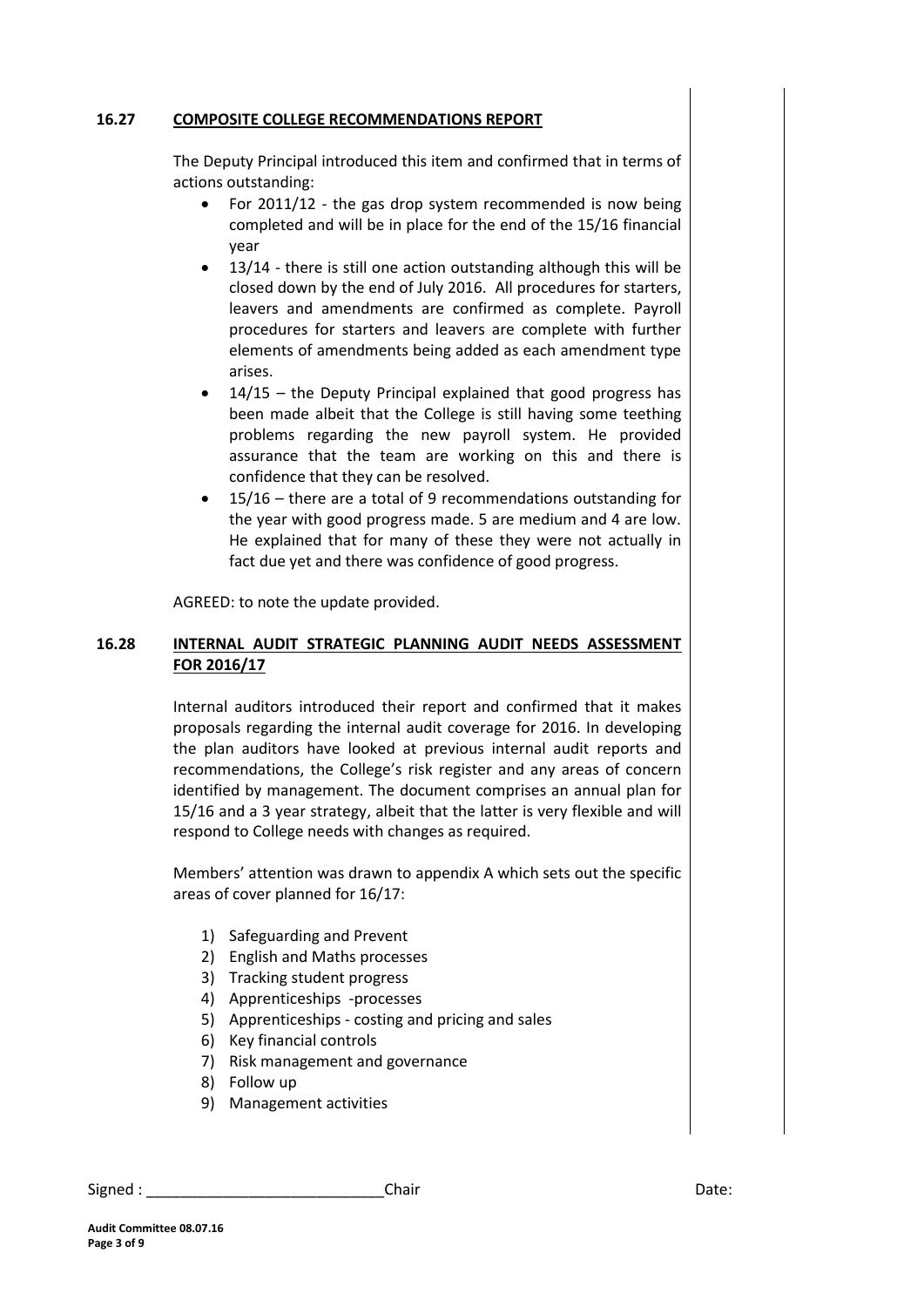The Deputy Principal confirmed that the plan has been reviewed by the Executive team and it is something that they support. In terms of the areas of focus apprenticeships are the single biggest change in the sector over recent years and the College acknowledges that it needs to have confidence that its plans are robust and built upon solid assumptions.

In relation to the Safeguarding and Prevent audit work it was acknowledged that the proposed dates in December do come with a risk that the College may have been inspected prior to that point. If this does prove to be the case then the College will review the need for this audit work. It was confirmed that the senior team have discussed carrying out this particular piece of audit work earlier in the year, however it was felt that there would be insufficient staff capacity in the early part of the academic year to address.

In terms of the importance of apprenticeship processes the Committee questioned whether the College has a 'plan B' in place if there is a political change in direction. The Deputy Principal expressed the belief that all political parties support the development of apprenticeships and therefore there is a high level of certainty that they will remain. Whether or not there is a levy is an unknown at this stage, however it still features in the media with a potential suggestion that its introduction may be delayed rather than abandoned. If the Government chooses not to operate the levy then it will mean fewer opportunities in the sector as there will be considerably less funds available to support this initiative.

In terms of the English and Maths processes it was explained that the College has changed its policy in relation to this and the internal audit work gives the senior team an opportunity to have an external review and a comparison with other Colleges in the sector.

One member of the Committee specifically raised an issue regarding the audit work regarding learner number systems (page 19 of the pack which was cross-referenced with page 2 of the minutes). Because of the potential financial impact of this it was agreed that this would be specifically covered as part of the follow up. Internal auditors provided assurance that it would be in any event, however the Committee felt that as it is so important they would like to see it referred to specifically in the internal audit plan and the need for this to be reviewed again.

The Deputy Principal indicated that it is likely that there will be even more students enrolling on Maths and English next year as the level of difficulty regarding level 2 functional skills exams has increased. This means that it is now easier for students to pass GCSE rather than functional skills. This will mean that the College has to realign its study programme delivery to enable it to be able to provide an extra hour per week to each student in Maths and English.

Signed : \_\_\_\_\_\_\_\_\_\_\_\_\_\_\_\_\_\_\_\_\_\_\_\_\_\_\_\_Chair Date: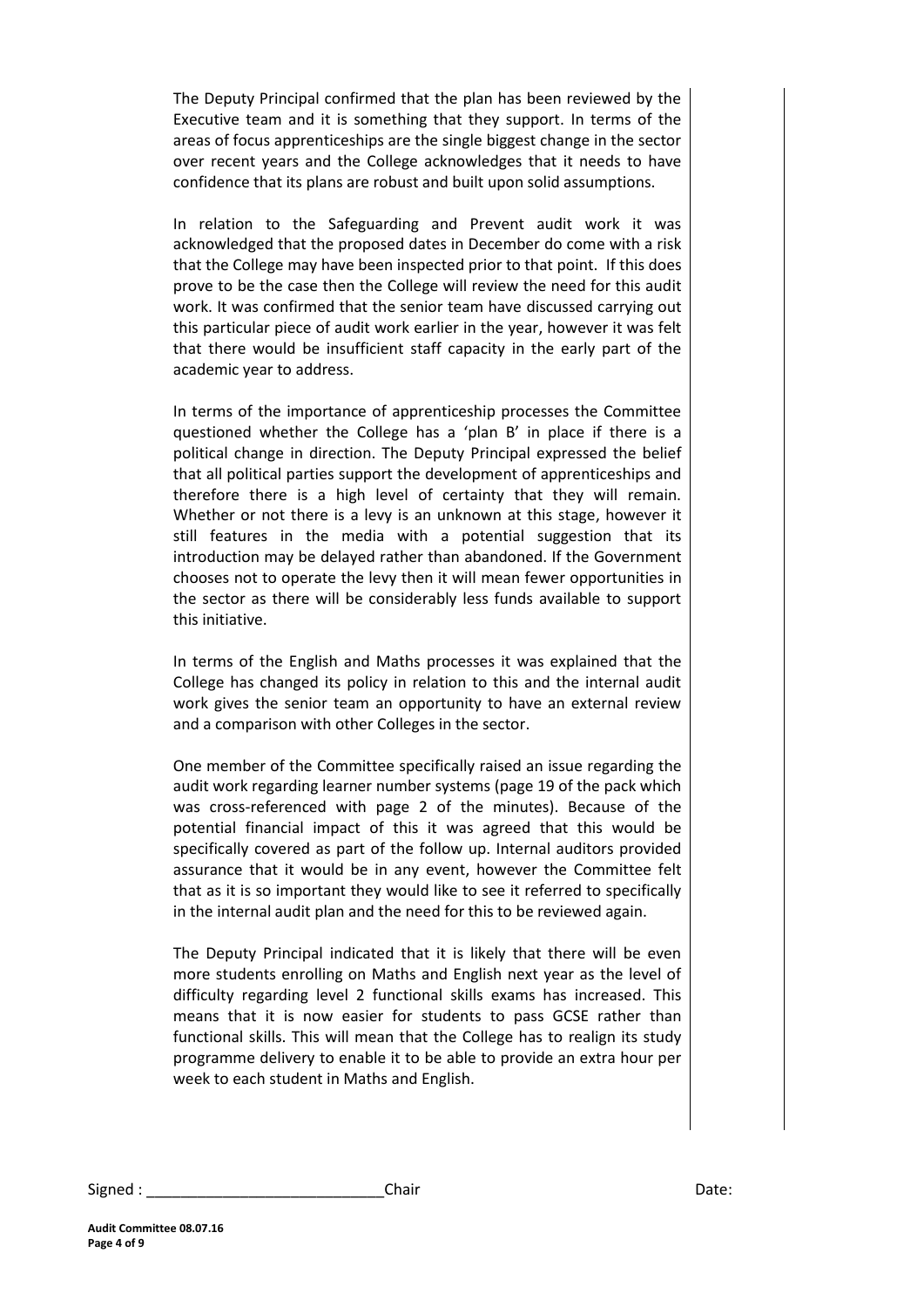In terms of the apprenticeship processes all acknowledged that getting these right were fundamental to the College as it represents 40% of College income.

It was noted that the key financial control audit work will be undertaken over 3 visits.

The Committee, with feedback from the senior team, were happy that the audit plan was fit for purpose and covered key risk areas.

AGREED: to approve the Internal Audit Strategic Plan and Audit Needs Assessment for 2016/17.

#### **16.29 KPMG 2015/16 PLANNING MEMORANDUM**

KPMG introduced their report/plan and drew a number of key matters to members attention:

- Page 31 sets out the cycle of audit work and the timetable.
- Page 32 sets out their view of materiality and reporting of differences. They confirmed that College headline materiality has been set at £1,150k (this is the same as in the 14/15 year) which is 2% of forecast total revenue. In line with previous years they also proposed to report all individual adjusted and unadjusted differences (including disclosure misstatements) greater than £43k to the Committee. They will also have regard to other areas below this amount if evidence of systematic error is found or anything that is material by nature.

The Committee discussed the proposal regarding materiality and were happy that it was in line with sector expectations and previous year comparisons.

- Page 33 sets out the risk diagram.
- Page 34 raises some specific risks:
	- a) Fraud risk from revenue recognition;
	- b) Fraud risk from management override controls. They explained that it is a mandatory requirement that these two areas are reviewed and are not a reflection of concerns specific to the college.
- Page 35 sets out some other areas of risk to be reviewed, although these are not considered to be significant risks:
	- a) FRS 102 it was explained that this year there will be significant presentational differences. Auditors will review and audit the restatement of the 14/15 opening balances. They will consider the yearend treatment of these balances to ensure FRS102 has been applied consistently and undertake a review of any disclosures to ensure compliance with FRS 102.
	- b) Pensions.
- Page 36 sets out details of the Regularity Audit.

Signed : \_\_\_\_\_\_\_\_\_\_\_\_\_\_\_\_\_\_\_\_\_\_\_\_\_\_\_\_Chair Date: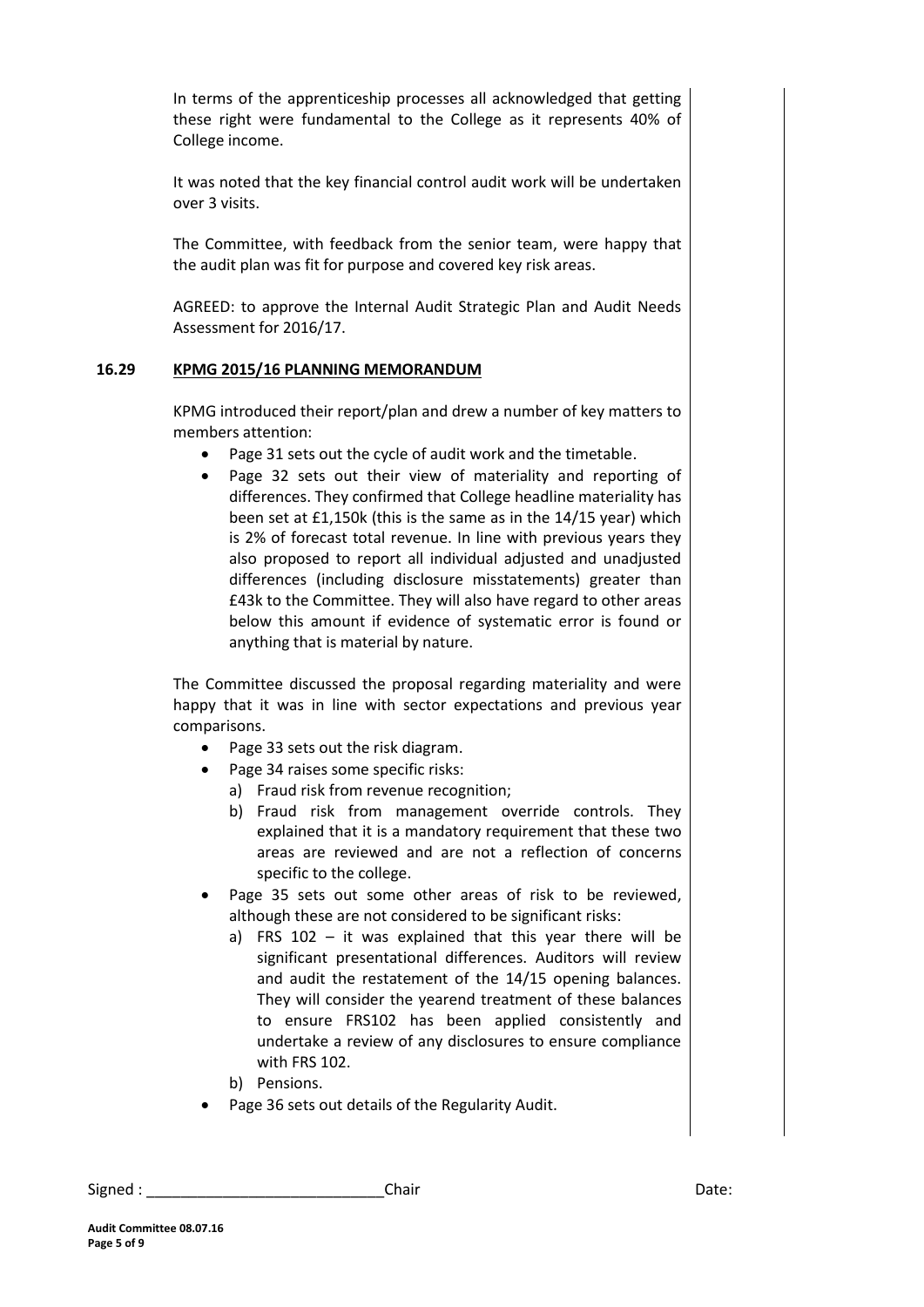Page 37 is auditors' view of the Colleges ability to confirm that it remains a 'going concern'. They indicated that the expectation is that the College will be operating within its bank covenants for 15/16. It was explained that it is the group performance that is audited and no distinction is made for the group component parts or College subsidiaries.

One matter brought to the Committee's attention by the Deputy Principal was the FRS102 change regarding accrual of unused holiday entitlement. He explained that current reserves are £9.6million and that they will be £9.8million by the end of the year. The FRS102 requirement to accrue any unpaid holiday leave will have a significant impact on the College circa £660k and this figure will be deducted from College reserves. The Deputy Principal confirmed that he has already spoken to the bank regarding how this will impact upon future covenants and is in dialogue to see how any areas of risk can be mitigated regarding what is simply a process change that has been imposed as a result of FRS 102.

It was confirmed that gift aid from BKSB is not taxed. The Deputy Principal indicated that in any event this will be offset by carried forward losses from VWS.

- Page 42 this sets out details of audit fees which are in line with the tender.
- Page 44 confirms auditors' independence.
- Page 47 provides an FE sector update.

One risk in the sector is the Area Review process and any outcomes that may arise. In our case it is not expected that there will be significant change in the College's position as the area review process does not commence until November 2016. In some other colleges/areas it is anticipated that it may make the going concern review more of an issue and a challenge.

The Committee agreed to note the content of the plan provided and were happy that it covered identified audit needs.

AGREED: to approve the KPMG 2015/16 Plan and Memorandum.

# **16.30 RISK MANAGEMENT**

#### 1) ANNUAL REPORT ON RISK MANAGEMENT ACTIVITY FOR 2015/16

The Director: Communications, Marketing and Learner Engagement introduced this item and confirmed that in terms of Executive ownership each risk is assigned an Executive owner and the Executive team consider the risk register and changes to the risk environment on a termly basis. Items contained within the significant risk register are considered by the Executive team on a regular basis and at least termly.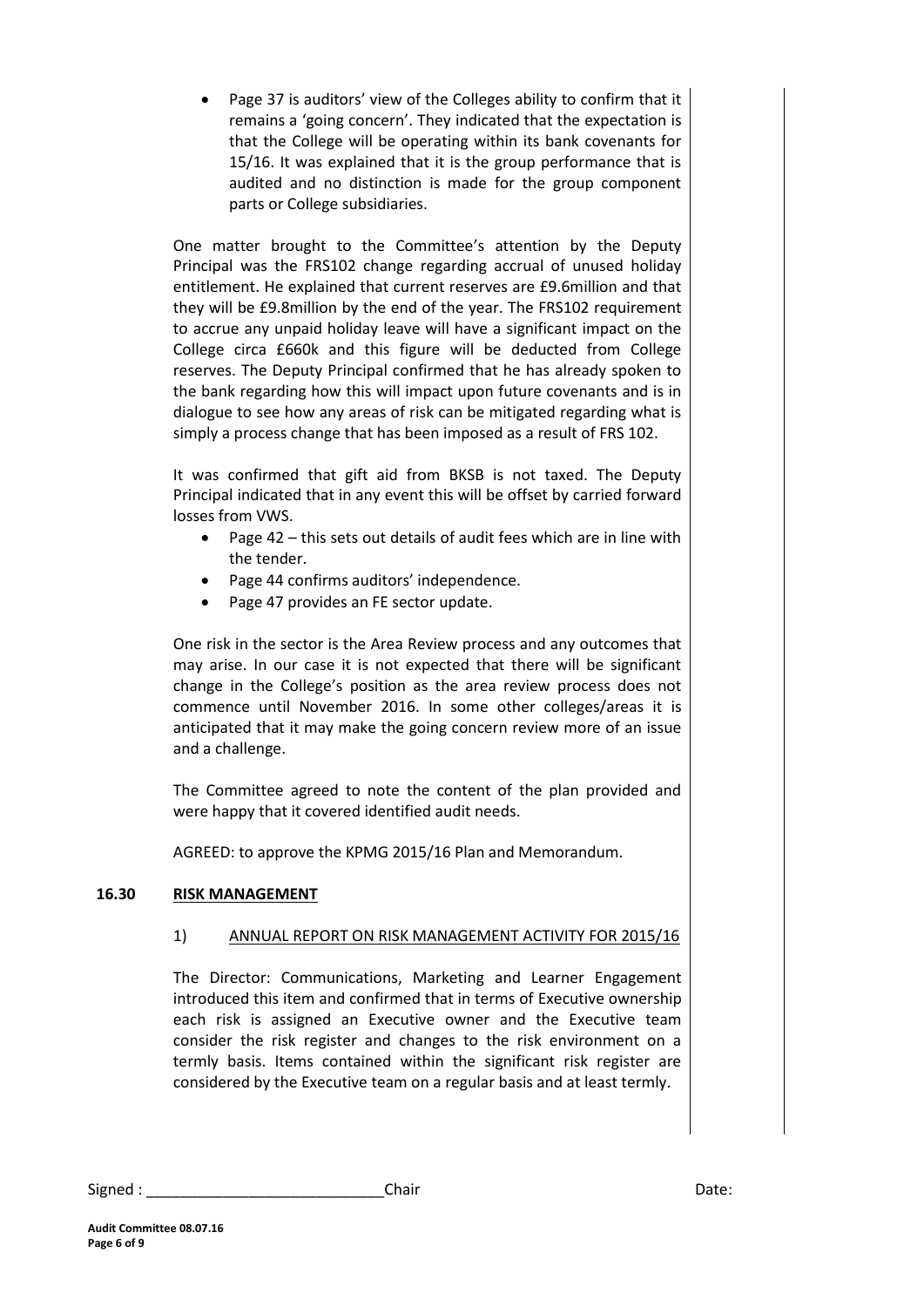Members' attention was drawn to appendix 1 which details how each risk has been monitored throughout the year by the Corporation Board and each Committee of the Board. Members will note from this assessment: a) Significant risk register – all significant risks on the register have been monitored at least once by the Corporation Board or their Committee owner. In most cases significant risks have formed a standing item either on Corporation Board agendas or on standing Committee agendas. b) Contingent risk register – risks identified within the contingent risk register have been monitored by the Corporation Board or its Committee at least once during the year with the exception of data protection which has not formed an item on any of the Corporation Board or its Committees. It was explained that this area was subject to internal audit in 13/14. It was agreed that there was a benefit in having a data protection report included within the audit planner for 2016/17 (December 2016). In terms of achievement against targeted mitigated risk scores it was explained that: a) Risk scores related to the financial stability of the College, HR and positioning have decreased within the year. This is not as a result of a less turbulent financial environment for example but is the result of control over such risk demonstrated by the College throughout the year. b) Risks related to strategic planning have achieved their target mitigated score as a result of close working relationships with D2N2 and other partners. c) Property strategy risks have reduced within the year, however executive felt that the volume of work planned over the summer meant that these risks remained at a moderate level. d) Risk related to the external environment and work related learning have not achieved their target mitigated score, this is largely as a result of the amount and level of unprecedented change within the sector coupled with a significant level of uncertainty in relation to key aspects of Government policy such as the apprenticeship levy. AGREED: to note the update provided. 2) RISK MANAGEMENT STRATEGY AND REGISTER FOR 2016/17 The Director of Communications, Marketing and Learner Engagement introduced this item and confirmed that the strategy remains unchanged from 15/16. In terms of the register the Executive team met on the 20<sup>th</sup> June and considered the first phase of the register which was presented as appendix 2. Director Comms, Marketing, LE Dec. 2016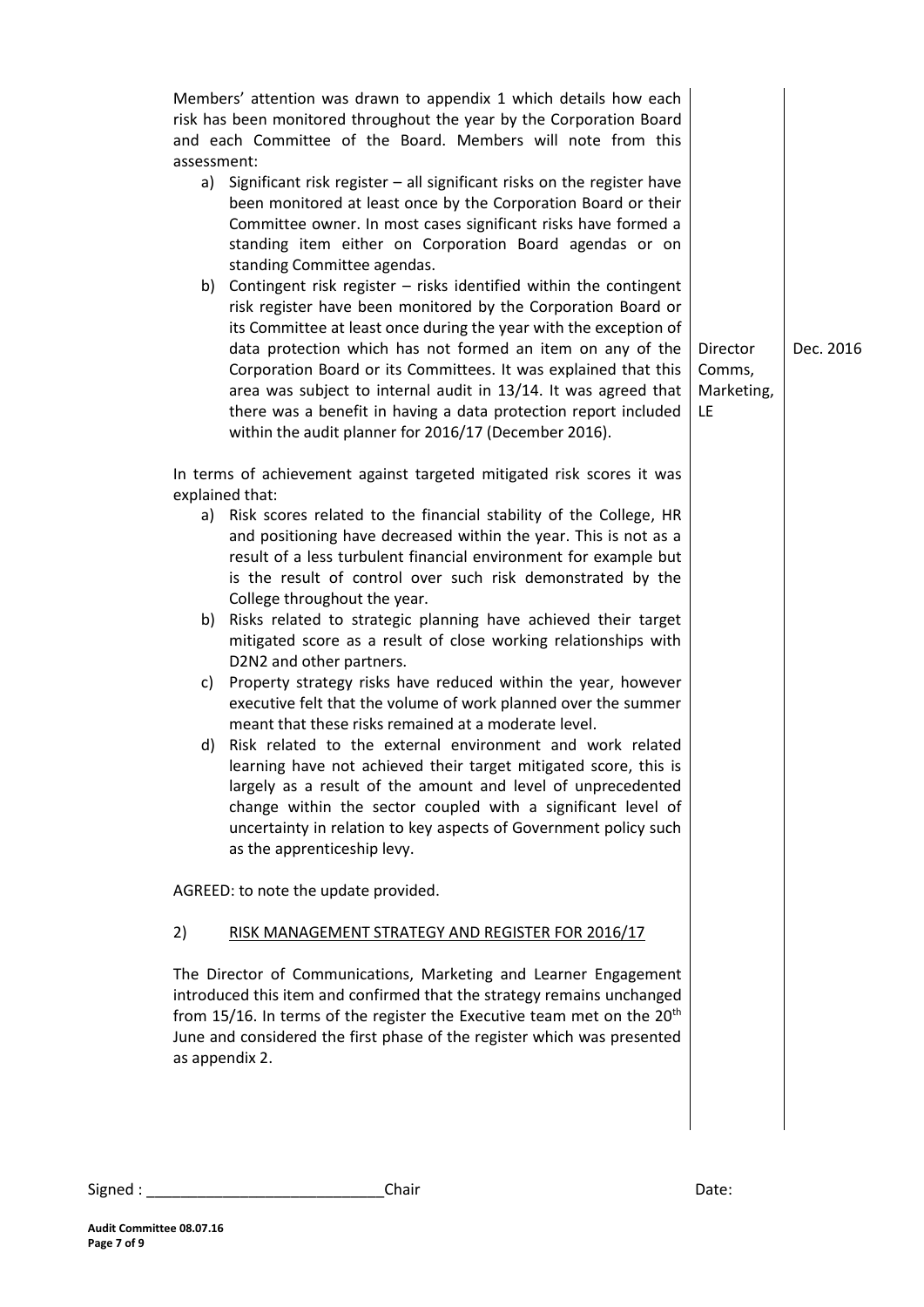Members' attention was drawn to page 65 and it was explained that risk levels remain high and reflect the sector uncertainty and also the area review process. The view was expressed that the College is likely to carry high risks for the vast majority of the year.

She confirmed that in the next iteration of the register there would also include 'strategic risks', these are the ones that will really knock College plans off course if the assumptions regarding these areas of uncertainty are not correct.

In terms of the register she confirmed that there was some slight reordering in terms of the items. The risks relating to employer engagement and work related training have moved up the register.

AGREED: to approve the Risk Management Strategy and Register for 2016/17.

# **16.31 AUDIT SERVICE SECTOR UPDATE**

Internal auditors indicated that their team have been looking at the risks associated with Brexit. It was explained that adult funding in many areas is match funded by Europe and there is an expectation that the UK funding pot will contract significantly if there is no match funding available. RSM are producing a report which will go on their website titled 'Brexit the brave new world', this will give a full summary of potential areas to monitor.

The reputation of the UK as being a welcoming place for international students is now in question.

There will be reduced ESF funding for projects, for example WNC has in the past benefited from funding to support NEET training. The impact on the broader economy will also influence public sector spending.

In general the Committee felt that there would be a different operating environment there will of course be changes challenges but different opportunities.

AGREED: to note the update provided.

#### **16.32 GOVERNANCE ITEMS**

The Clerk introduced this item and explained that it was an opportunity to review Committee performance for the year, review terms of reference, review membership and also establish a work plan for 2016/17.

The Committee generally felt that they had been able to strengthen membership in terms of skills, experience and numbers throughout the year.

Signed : \_\_\_\_\_\_\_\_\_\_\_\_\_\_\_\_\_\_\_\_\_\_\_\_\_\_\_\_Chair Date: